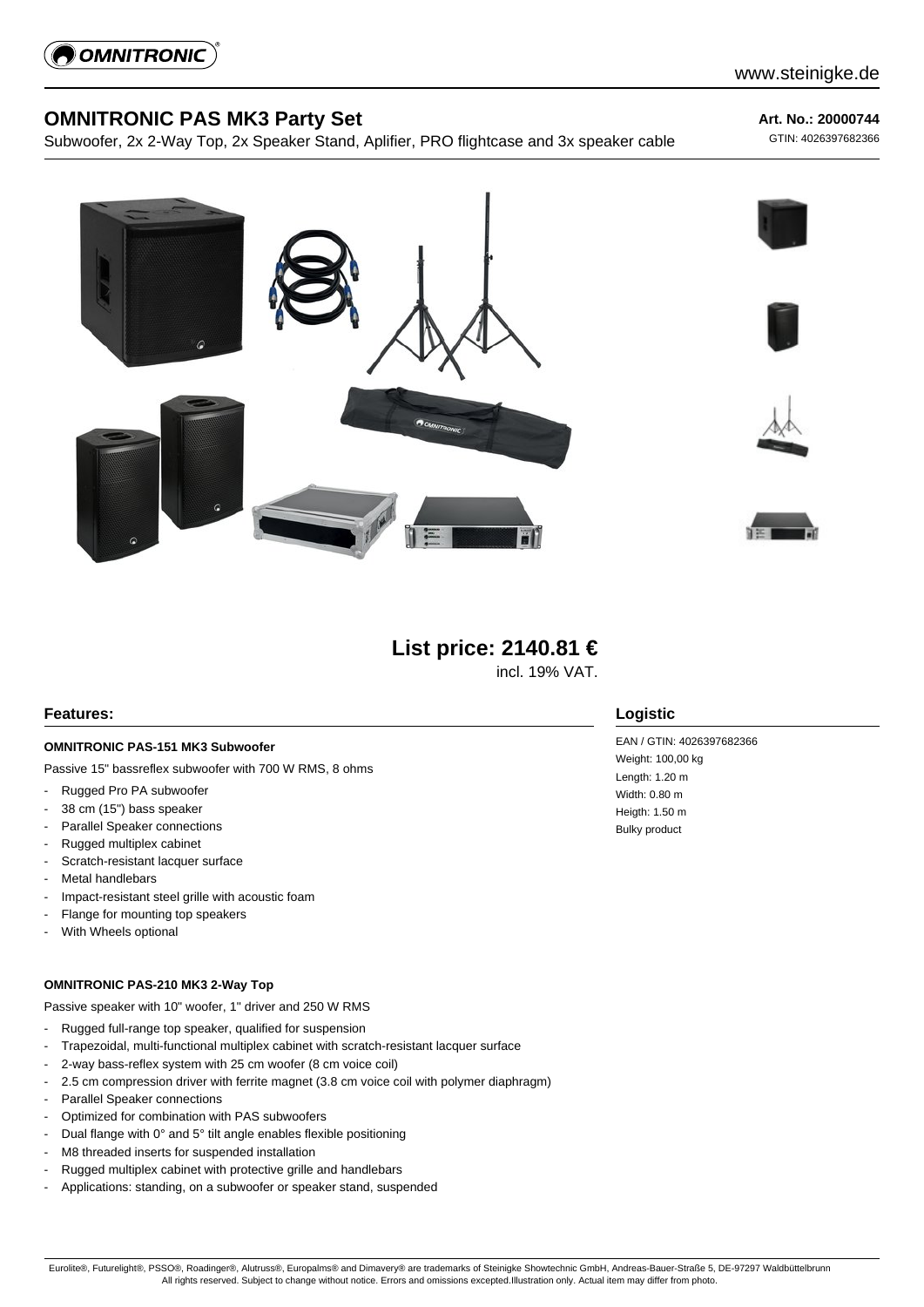#### **OMNITRONIC Speaker Stand MOVE MK2 set**

2 speaker stands, extendible up to 185 cm, maximum load 30 kg + carrying bag

- Set consisting of 2 x speaker stand and carry bag
- Height adjustable, with locking pin
- Height: 100-185 cm
- Tube diameter: Ø 35 mm
- Scratch-resistant black finish

#### **OMNITRONIC A-3603 Class-D 2.1 Amplifier**

3-channel PA amplifier with crossover network - 4 ohms: 1 x 2000 W, 2 x 800 W

- 3-channel PA amplifier with class D circuitry and switch mode power supply
- Adjustable crossover frequency for satellites and subwoofer
- 2.1 operation or 3-channel operation selectable
- 3 level controls
- LED VU meter and LEDs for activated protective circuit (protect) and overload (clip) per channel
- Electronically balanced inputs via XLR mounting jacks, with XLR feed-through outputs
- Speaker outputs via lockable Speaker plugs
- Rugged steel chassis with aluminum front panel
- Rack installation, 2 U
- (19") 48.3 cm rack installation 2 U

#### **ROADINGER Rack Profi 2U 45cm**

PRO flightcase for 483 mm devices (19")

- High-quality workmanship with birch multiplex 9 mm, dark brown, laminated
- Aluminum profile frames 30mm with rounded edges
- 2 hinged, chromium plated case handles
- 4 high-quality butterfly locks
- With wooden slide rails on the bottom
- With profile rails suitable for (19") approx. 48 cm units
- $2U$
- Made in Europe

#### **PSSO Speaker cable Speakon 2x2.5 5m bk**

High-quality speaker cable

- With Neutrik plugs from Liechtenstein
- 2-pole speaker cable
- With Neutrik Speakon cable plugs
- Cable cross-section: 2.5 mm<sup>2</sup>
- Cable diameter: 8 mm
- **NEUTRIK**
- Made in Germany

### **Technical specifications:**

Weight: 82,80 kg

#### **OMNITRONIC PAS-151 MK3 Subwoofer**

| Rated power:     | 700 W RMS   |
|------------------|-------------|
| Program power:   | 1400 W      |
| Frequency range: | 40 - 200 Hz |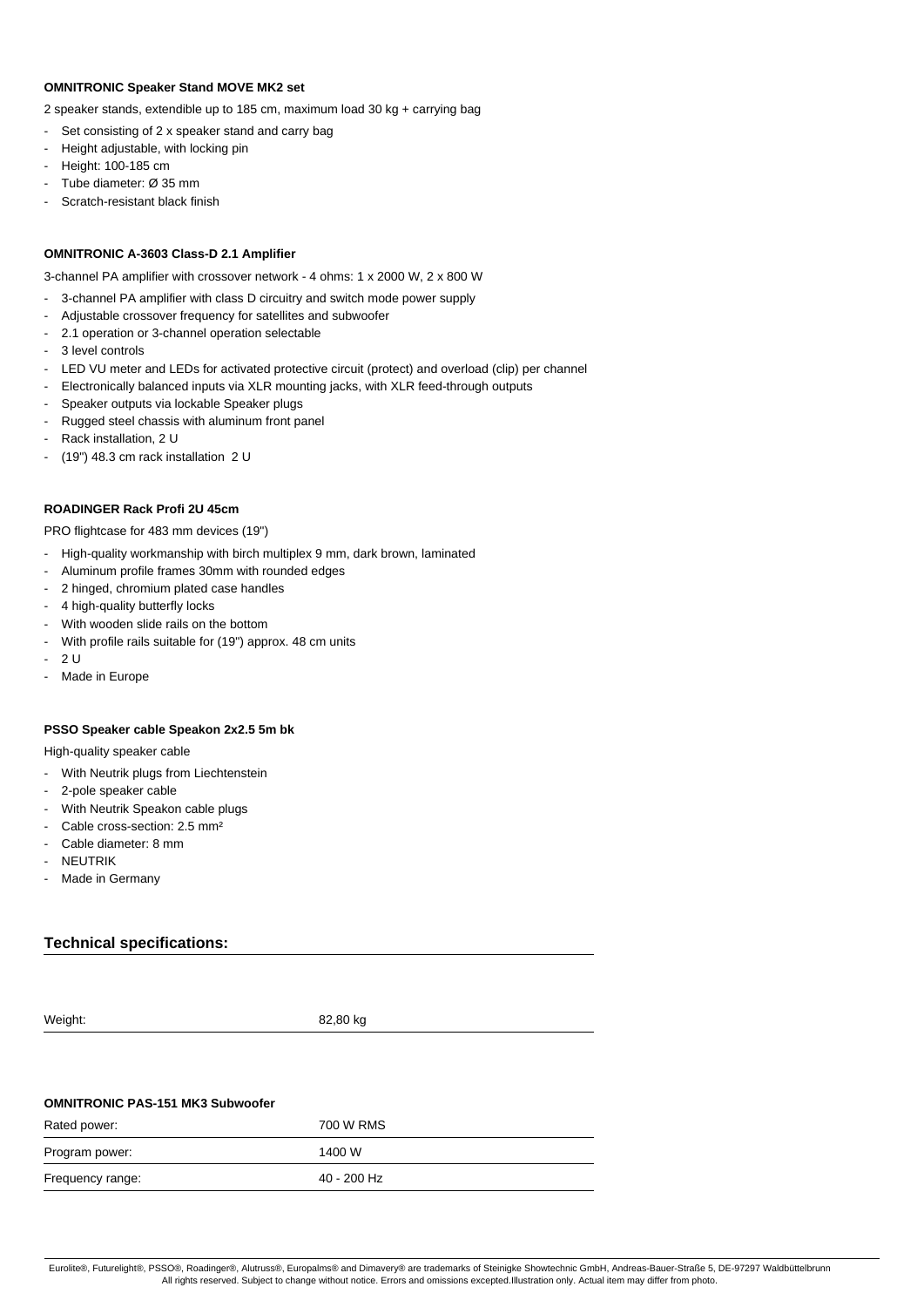| Sensitivity:     | 97 dB (1W/1m)                                                                                                        |
|------------------|----------------------------------------------------------------------------------------------------------------------|
| Max. SPL:        | 127 dB                                                                                                               |
| Impedance:       | 8 ohms                                                                                                               |
| Connections:     | Input: speakers via 2 x speaker built-in socket (F)                                                                  |
| Speakers:        | 1 x woofer (15") approx. 38 cm with ferrit magnet<br>Basket material: aluminum<br>Voice coil lows (4") approx. 10 cm |
| Type of speaker: | Subwoofer                                                                                                            |
| Type:            | Vented                                                                                                               |
| Transport aid:   | Wheels optional                                                                                                      |
| Material:        | <b>Birch multiplex</b>                                                                                               |
| Color:           | Black, painted                                                                                                       |
| Dimensions:      | Width: 46 cm<br>Depth: 56 cm<br>Height: 52 cm                                                                        |
| Weight:          | 31,25 kg                                                                                                             |

# **OMNITRONIC PAS-210 MK3 2-Way Top**

| Rated power:         | <b>250 W RMS</b>                                                        |
|----------------------|-------------------------------------------------------------------------|
| Program power:       | 500 W                                                                   |
| Frequency range:     | 65 - 20000 Hz                                                           |
| Sensitivity:         | 96 dB (1W/1m)                                                           |
| Max. SPL:            | 123 dB                                                                  |
| Dispersion angle:    | $90^\circ \times 60^\circ$                                              |
| Crossover frequency: | 3200 Hz                                                                 |
| Impedance:           | 8 ohms                                                                  |
| Attachment system:   | Ø 35mm variable tilt                                                    |
| Flying points:       | 5 x M8 thread; 4 x M10 thread                                           |
| Connections:         | Input: speakers via 2 x speaker built-in socket (F)                     |
| Speakers:            | 1 x compression tweeter highs (1") approx. 2,5<br>cm with ferrit magnet |
|                      | Basket material: aluminum                                               |
|                      | Voice coil compression tweeter highs (1.5")<br>approx. 4 cm             |
|                      | Horn vent (1") approx. 2,5 cm                                           |
|                      | $1x$ woofer (10") approx. 25 cm                                         |
|                      | Voice coil lows (2.5") approx. 6.35 cm                                  |
| Type of speaker:     | Compact cabinet speaker                                                 |
| Material:            | <b>Birch multiplex</b>                                                  |
| Color:               | Black, painted                                                          |
| Dimensions:          | Width: 32 cm                                                            |
|                      | Depth: 52,5 cm                                                          |
|                      | Height: 30 cm                                                           |
| Weight:              | 12,95 kg                                                                |

## **OMNITRONIC Speaker Stand MOVE MK2 set**

Eurolite®, Futurelight®, PSSO®, Roadinger®, Alutruss®, Europalms® and Dimavery® are trademarks of Steinigke Showtechnic GmbH, Andreas-Bauer-Straße 5, DE-97297 Waldbüttelbrunn<br>All rights reserved. Subject to change without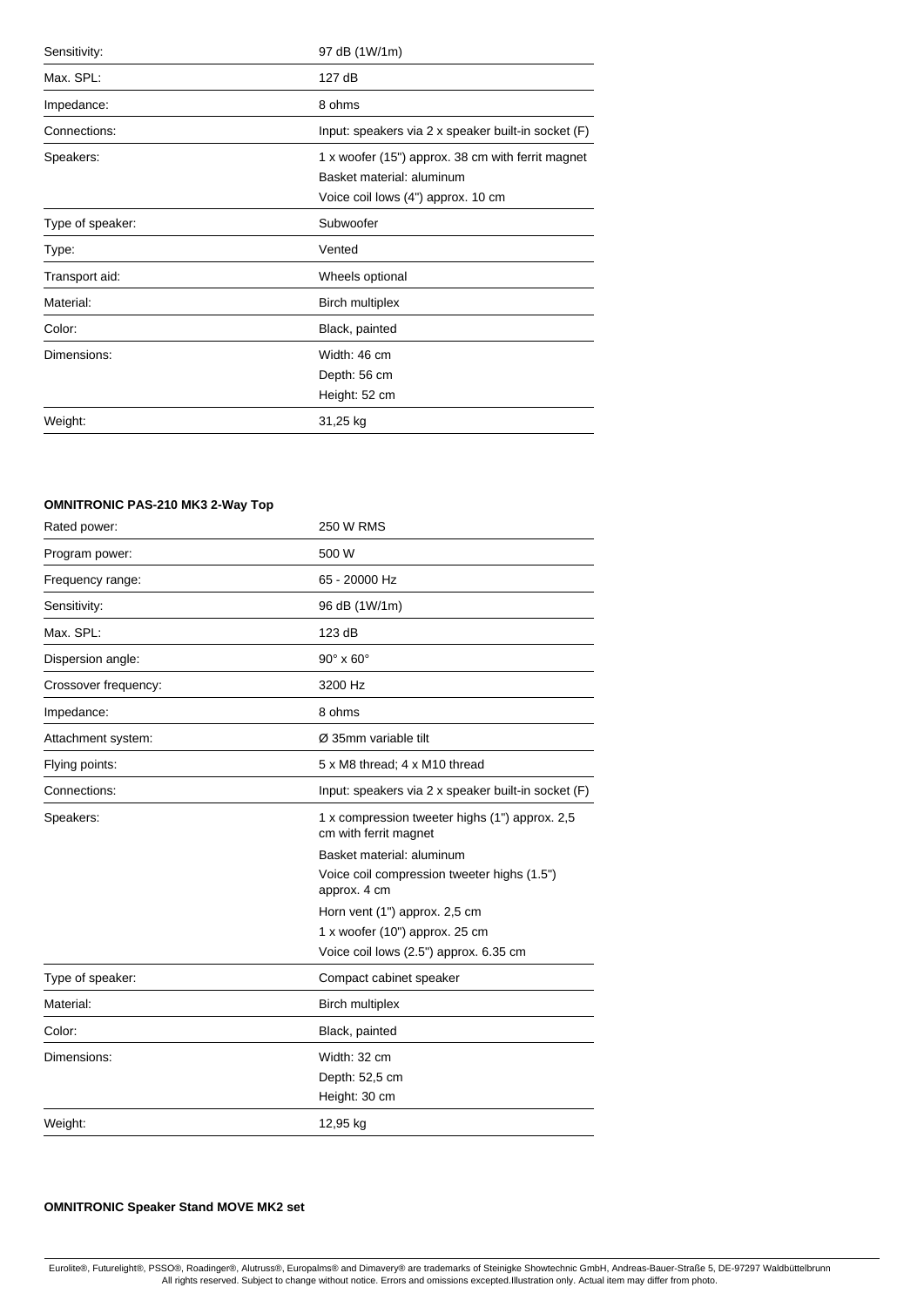| Maximum carrying capacity: | 30 kg                              |
|----------------------------|------------------------------------|
| Tube diameter sector:      | 35                                 |
| Height:                    | Maximum: 185 cm<br>Minimum: 100 cm |
| Attachment system:         | $Ø$ 35mm                           |
| Type (general stands):     | Speaker stand/manual               |
| Material:                  | Steel; Steel                       |
| Color:                     | <b>Black</b>                       |
| Weight:                    | 5,10 kg                            |

### **OMNITRONIC A-3603 Class-D 2.1 Amplifier**

| Power supply:      | 100-240 V AC, 50/60 Hz                                                                                                   |
|--------------------|--------------------------------------------------------------------------------------------------------------------------|
| Power consumption: | 685 W 1/8 power                                                                                                          |
| Output power:      | 2 x 400 W RMS (8 ohms)<br>1 x 1000 W RMS (8 ohms)<br>2 x 800 W RMS (4 ohms)<br>1 x 2000 W RMS (4 ohms)                   |
| Power connection:  | Mains input via P-Con (blue), mounting version<br>power supply cord with safety plug (provided)                          |
| Frequency range:   | 20 - 20000 Hz                                                                                                            |
| S/N ratio:         | $>100$ dB                                                                                                                |
| THD:               | <0,003 % at 1 kHz                                                                                                        |
| Impedance:         | Input 20 kOhm, bal.<br>Input 10 kOhm, unbal.                                                                             |
| Gain:              | Chanal 1 26 dB<br>Chanal 2 26 dB<br>Chanal 3 32 dB                                                                       |
| Circuitry:         | Class D                                                                                                                  |
| Slew rate:         | $>10$ V/µs                                                                                                               |
| Damping factor:    | >500                                                                                                                     |
| Control elements:  | Power switch, level control per channel, mode<br>switch (2/3 channels), crossover frequency                              |
| Status LED:        | Protect, clip, level meter, bridged                                                                                      |
| Connections:       | Input: line via 3 x 3-pin XLR<br>Link: line via 3 x 3-pin XLR<br>Output: speakers via 3 x speaker built-in socket<br>(F) |
| Housing design:    | (19") 48.3 cm rack installation 2 U                                                                                      |
| Dimensions:        | Width: 48,3 cm<br>Depth: 41 cm<br>Height: 8,9 cm                                                                         |
| Weight:            | 9,10 kg                                                                                                                  |

| <b>ROADINGER Rack Profi 2U 45cm</b> |       |
|-------------------------------------|-------|
| Maximum load:                       | 50 kg |
| Aluminum profile frames:            | 30 mm |

Eurolite®, Futurelight®, PSSO®, Roadinger®, Alutruss®, Europalms® and Dimavery® are trademarks of Steinigke Showtechnic GmbH, Andreas-Bauer-Straße 5, DE-97297 Waldbüttelbrunn<br>All rights reserved. Subject to change without